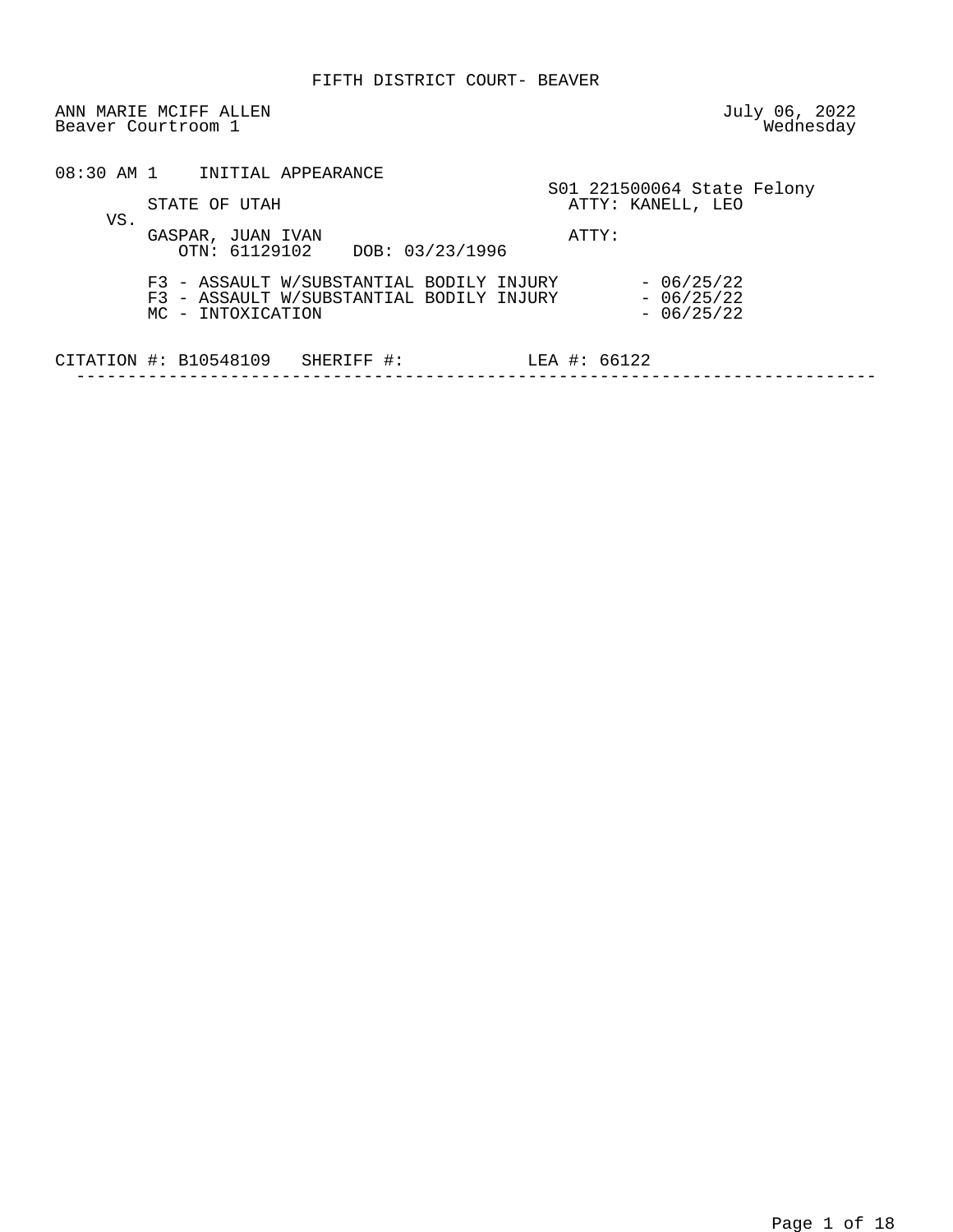ANN MARIE MCIFF ALLEN July 07, 2022<br>Beaver Courtroom 1 Thursday Beaver Courtroom 1

|            | 09:00 AM 1 PRELIMINARY HEARING<br>STATE OF UTAH STATE OF UTAH ATTY: CHRISTIANSEN, VON                                                                                                                                                                                                                                                                                                                                                        |                            |
|------------|----------------------------------------------------------------------------------------------------------------------------------------------------------------------------------------------------------------------------------------------------------------------------------------------------------------------------------------------------------------------------------------------------------------------------------------------|----------------------------|
|            | BROOKS, WILLIAM JASON $\overline{O}$ ATTY: LABRUM, MICHAEL L $\overline{O}$                                                                                                                                                                                                                                                                                                                                                                  |                            |
|            | F1 - ATTEMPTED MURDER<br>F1 - ATTEMPTED MURDER<br>F2 - ASSAULT AGAINST PEACE OFFICER/MILITARY                                                                                                                                                                                                                                                                                                                                                | $-09/13/21$<br>$-09/13/21$ |
|            | W/WEAPON OR FORCE<br>F2 - ASSAULT AGAINST PEACE OFFICER/MILITARY                                                                                                                                                                                                                                                                                                                                                                             | $-09/13/21$                |
|            | W/WEAPON OR FORCE<br>F2 - ASSAULT AGAINST PEACE OFFICER/MILITARY                                                                                                                                                                                                                                                                                                                                                                             | $-09/13/21$                |
|            | W/WEAPON OR FORCE<br>F2 - ASSAULT AGAINST PEACE OFFICER/MILITARY                                                                                                                                                                                                                                                                                                                                                                             | $-09/13/21$                |
|            | W/WEAPON OR FORCE<br>F2 - ASSAULT AGAINST PEACE OFFICER/MILITARY                                                                                                                                                                                                                                                                                                                                                                             | $-09/13/21$                |
|            | W/WEAPON OR FORCE<br>F2 - ASSAULT AGAINST PEACE OFFICER/MILITARY                                                                                                                                                                                                                                                                                                                                                                             | $-09/13/21$                |
|            | W/WEAPON OR FORCE                                                                                                                                                                                                                                                                                                                                                                                                                            | $-09/13/21$                |
|            |                                                                                                                                                                                                                                                                                                                                                                                                                                              |                            |
|            | $\begin{tabular}{l c c c c c c c c} $W/\texttt{WEAPON OK FOKCE}$ & $-$09/13/21$ \\ F2 $-$\texttt{POSW/INTENT TO DIST C/SUBSTANCE}$ & $-$09/13/21$ \\ F2 $-$\texttt{POSW/INTENT TO DIST C/SUBSTANCE}$ & $-$09/13/21$ \\ F2 $-$\texttt{POSW/INTENT TO DIST C/SUBSTANCE}$ & $-$09/13/21$ \\ F2 $-$\texttt{POSW/INTENT TO DIST C/SUBSTANCE}$ & $-$09/13/21$ \\ F2 $-$\texttt{POSSESSION OF A DNGR WEAP BY RESTRICTED}$ & $-$09/$<br>$F2 - THEFT$ | $-09/13/21$                |
|            |                                                                                                                                                                                                                                                                                                                                                                                                                                              |                            |
|            | MA - POSSESSION OF ANOTHER'S IDENTITY DOCUMENTS - 09/13/21                                                                                                                                                                                                                                                                                                                                                                                   |                            |
|            | MA - POSSESSION OF ANOTHER'S IDENTITY DOCUMENTS - 09/13/21<br>$IN - SPEEDING - 118/80$                                                                                                                                                                                                                                                                                                                                                       | $-09/13/21$                |
|            | SHERIFF #: LEA #: 112100954<br>> NO OTN NUMBER <                                                                                                                                                                                                                                                                                                                                                                                             |                            |
|            | 11:00 AM 2 EVIDENTIARY HEARING                                                                                                                                                                                                                                                                                                                                                                                                               | U18 211500032 State Felony |
| VS.        | STATE OF UTAH                                                                                                                                                                                                                                                                                                                                                                                                                                | ATTY: CHRISTIANSEN, VON    |
|            | FORD, YVETTE DEMETRA<br>OTN: 61126538 DOB: 10/23/1968                                                                                                                                                                                                                                                                                                                                                                                        | ATTY: SMOLAND, DAIN        |
|            | F2 - MARIJUANA POSSESSION 100 LBS OR GREATER - 03/23/21<br>$F3$ - POSS W/ INTENT TO DIST C/SUBSTANCE $-03/23/21$                                                                                                                                                                                                                                                                                                                             |                            |
| SHERIFF #: | LEA #: 022105048                                                                                                                                                                                                                                                                                                                                                                                                                             |                            |
|            |                                                                                                                                                                                                                                                                                                                                                                                                                                              |                            |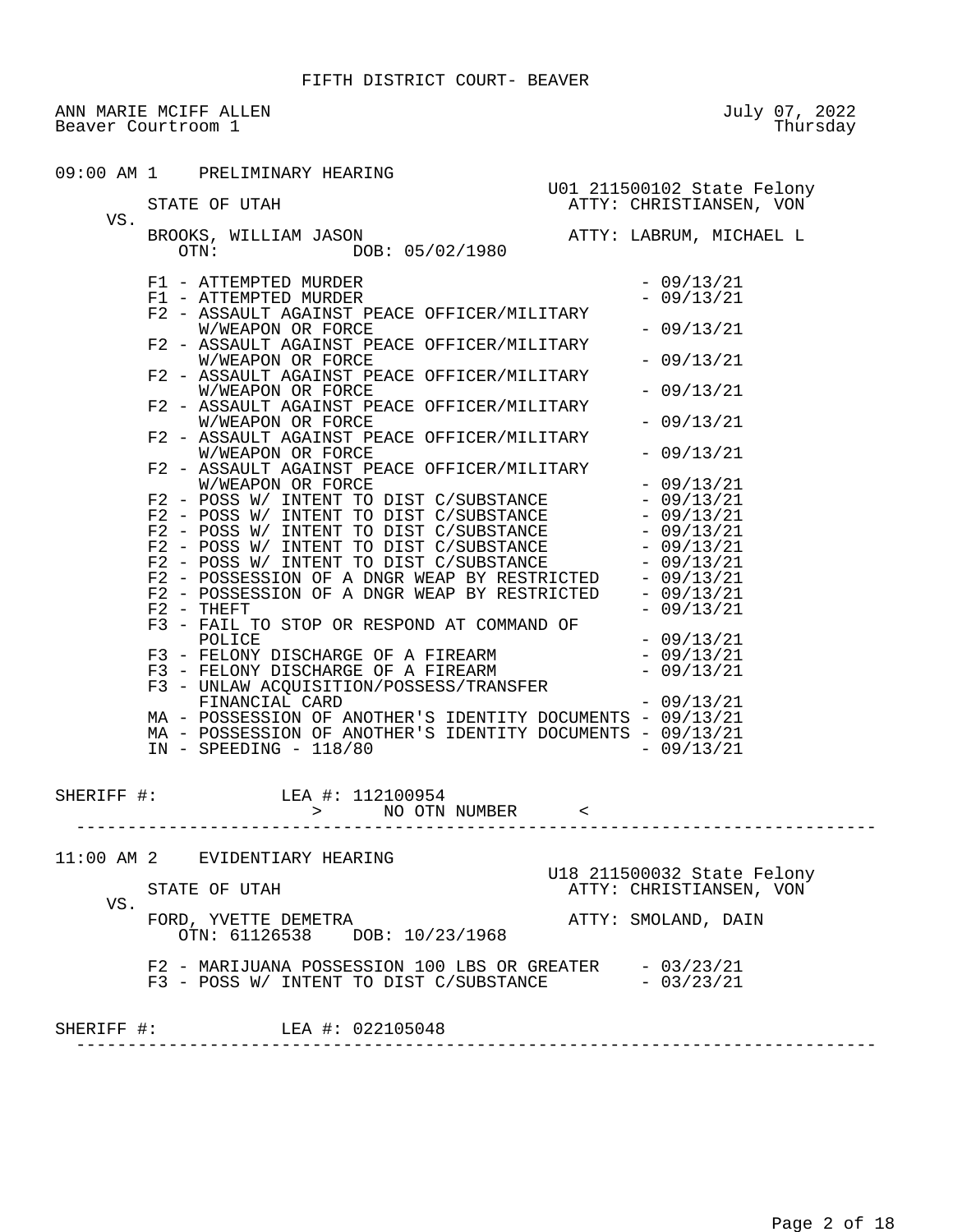ANN MARIE MCIFF ALLEN July 07, 2022<br>Beaver Courtroom 1 Thursday Beaver Courtroom 1

|            | 11:00 AM 3 EVIDENTIARY HEARING                                                                                        |  |
|------------|-----------------------------------------------------------------------------------------------------------------------|--|
|            | U18 211500033 State Felony<br>ATTY: CHRISTIANSEN, VON<br>STATE OF UTAH                                                |  |
| VS.        | GIPSON, MONTE<br>ATTY: BRADSHAW, JIM<br>OTN: 61126520 DOB: 07/26/1990                                                 |  |
|            | F2 - MARIJUANA POSSESSION 100 LBS OR GREATER<br>$-03/23/21$<br>$-03/23/21$<br>F3 - POSS W/ INTENT TO DIST C/SUBSTANCE |  |
| SHERIFF #: | LEA #: 022105048                                                                                                      |  |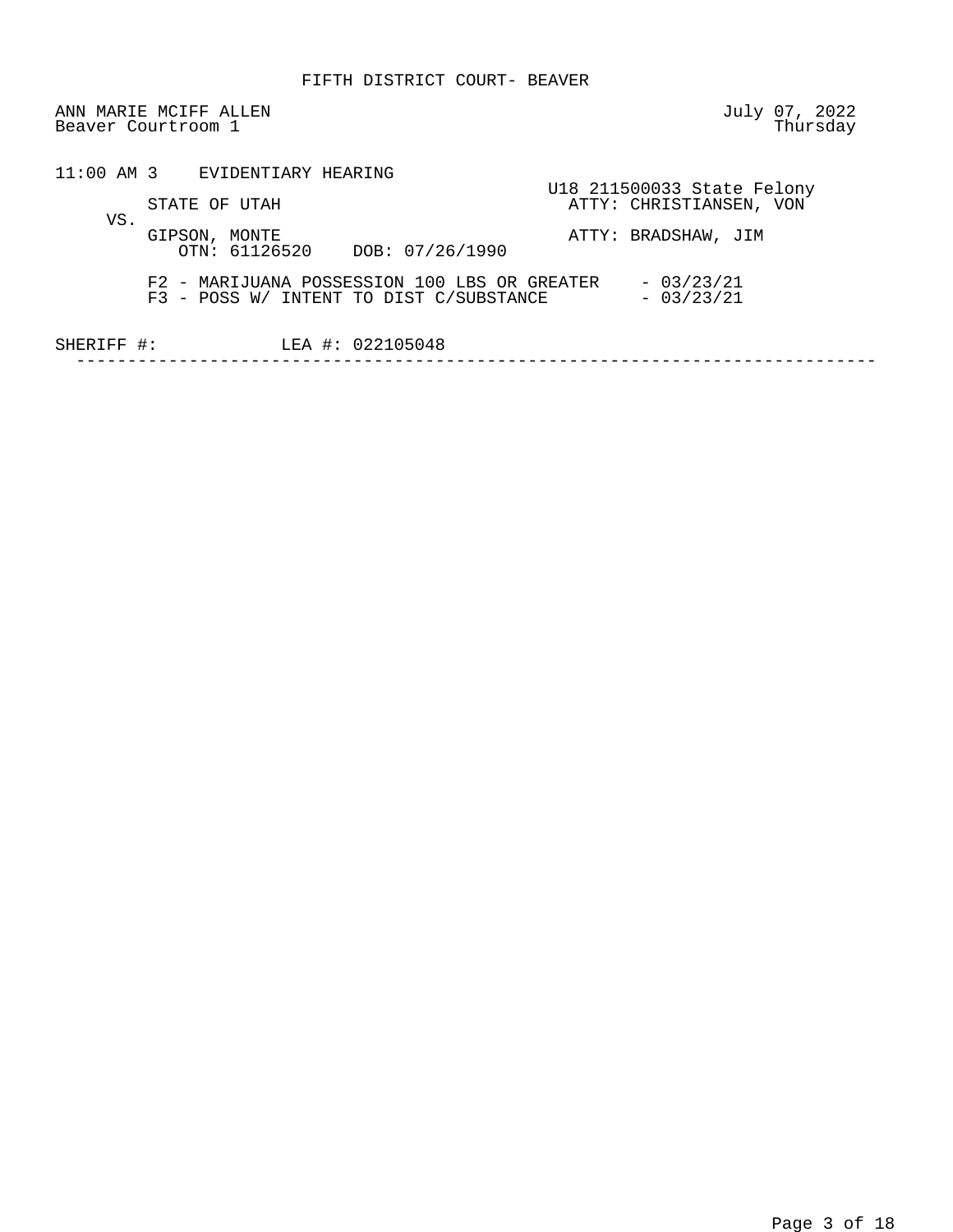|     | ANN MARIE MCIFF ALLEN<br>Beaver Courtroom 1                                                                      | July 11, 2022<br>Monday                                                                              |
|-----|------------------------------------------------------------------------------------------------------------------|------------------------------------------------------------------------------------------------------|
|     | 08:30 AM 1 *********<br>*******************                                                                      | 222500001 Adoption<br>ATTY: CHRISTIANSEN, VON                                                        |
| VS. | 08:45 AM 2 PROTECTIVE ORDER<br>CLUFF, SYLVIA SCOTT<br>CANFIELD, ROBERT ERIC<br>*********, *********              | 224500028 Protective Orders<br>ATTY:<br>ATTY:                                                        |
| VS. | 09:02 AM 3 PRETRIAL CONFERENCE<br>LAORANGE, TRACI LEE GILMORE<br>LAORANGE, SHAUN DEVEREAUX                       | 204500025 Divorce/Annulment<br>ATTY: BISHOP, WILLARD<br>ATTY: BROWN, MARCO<br>GARRABRANDT, NATHANIEL |
|     | 09:03 AM 4 PETITION FOR NAME CHANGE<br>IN THE MATTER OF THE NAME CHANGE<br>OF O.M.:<br>CHELSIE, HARDY            | 223500015 Name Change<br>ATP:                                                                        |
|     | 5<br>PETITION FOR NAME CHANGE<br>IN THE MATTER OF THE NAME CHANGE<br>OF AMY DIANE WHITMER:<br>WHITMER, AMY DIANE | 223500016 Name Change<br>ATP:                                                                        |
| VS. | 6<br>WRONGFUL LIEN<br>STEWART, SAWYER<br>POWELL, BONNIE                                                          | 220500014 Wrongful Lien<br>ATTY:<br>ATTY:                                                            |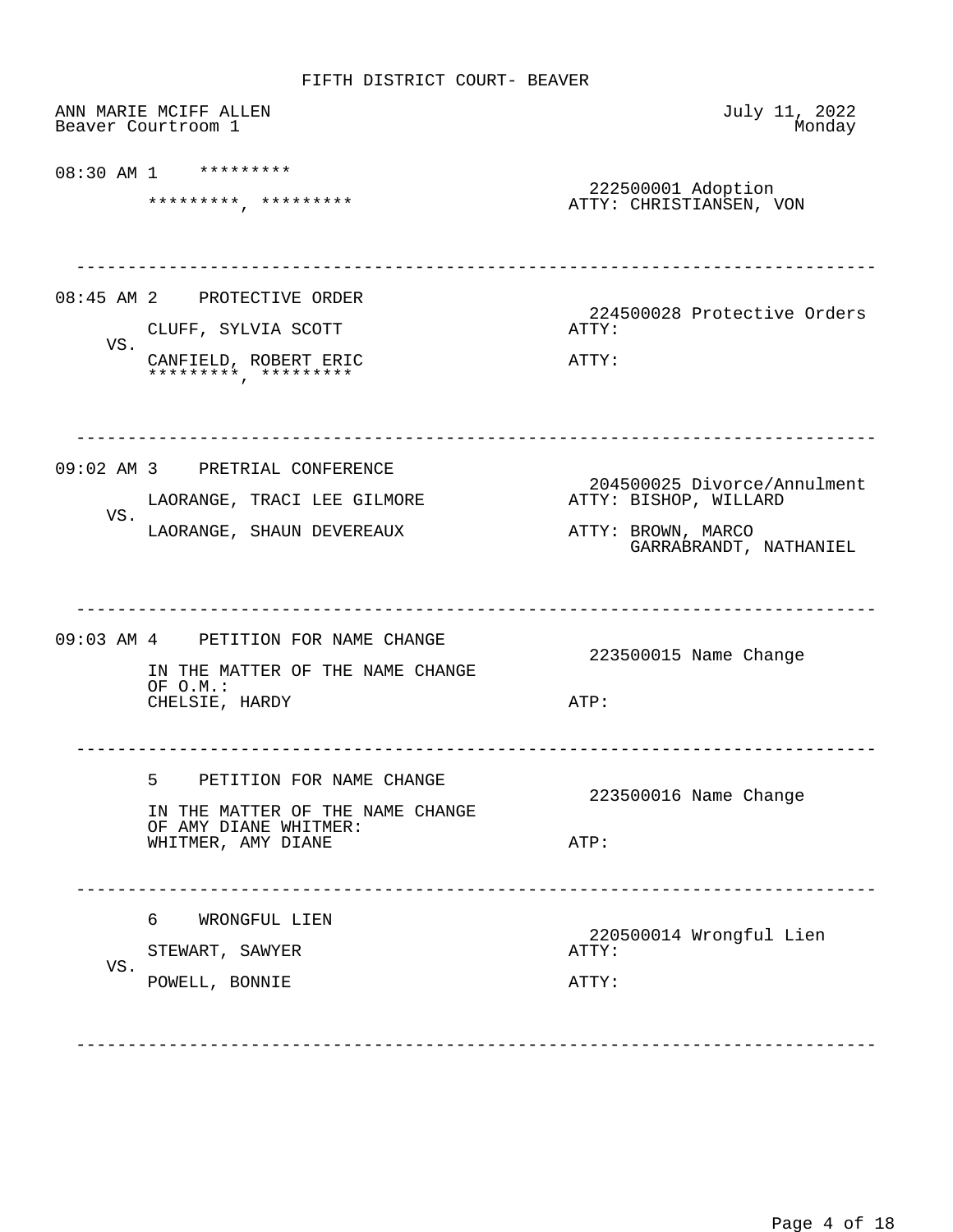ANN MARIE MCIFF ALLEN July 11, 2022 Beaver Courtroom 1 09:04 AM 7 REVIEW HEARING 194500044 Divorce/Annulment<br>ATTY: SLACK, JEFFERY STEWART, SAWYER WEAVER VS. STEWART, ESTHER ELIZABITH ATTY: ATTY: ORS ATTY: CHRISTIANSEN, RYAN ------------------------------------------------------------------------------ 8 REVIEW HEARING 184500001 Divorce/Annulment VETSCH, BRANDON ANTONE **ATTY:**  VS. VETSCH, STEPHANIE ANN **ATTY:**  ------------------------------------------------------------------------------ 09:06 AM 9 REVIEW HEARING 114500060 Paternity (1995)<br>HESLINGTON, LOGAN (1996) ATTY: KANELL, LEO ATTY: KANELL, LEO TOBLER, DANIEL VS.<br>JONES, CHANDIE ATTY: ROBB, JASON ------------------------------------------------------------------------------ 09:30 AM 10 INITIAL APPEARANCE SO1 221500063 State Felony<br>STATE OF UTAH TEXEL STATE ATTY: KANELL, LEO ATTY: KANELL, LEO VS. ALLRED, BRADFORD J ATTY: OTN: 61129094 DOB: 09/19/1980  $F3$  - ASSAULT W/SUBSTANTIAL BODILY INJURY  $-06/24/22$  CITATION #: B10560542 SHERIFF #: LEA #: 2206035 ------------------------------------------------------------------------------ 11 INITIAL APPEARANCE U18 221500052 Other Misdemeanor ATTY: CHRISTIANSEN, VON VS. MELTON, MICHAEL JACOB ATTY: OTN: 61128880 DOB: 01/09/1984 MA - POSSESSION OR USE OF A CONTROLLED  $-05/24/22$  MA - POSSESSION OR USE OF A CONTROLLED  $SUBSTATE$   $- 05/24/22$  MB - POSSESSION OF CONTROLLED SUBSTANCE MARIJUANA/SPICE - 05/24/22 MB - USE OR POSSESSION OF DRUG PARAPHERNALIA - 05/24/22 CITATION #: SHERIFF #: LEA #: 112200505 ------------------------------------------------------------------------------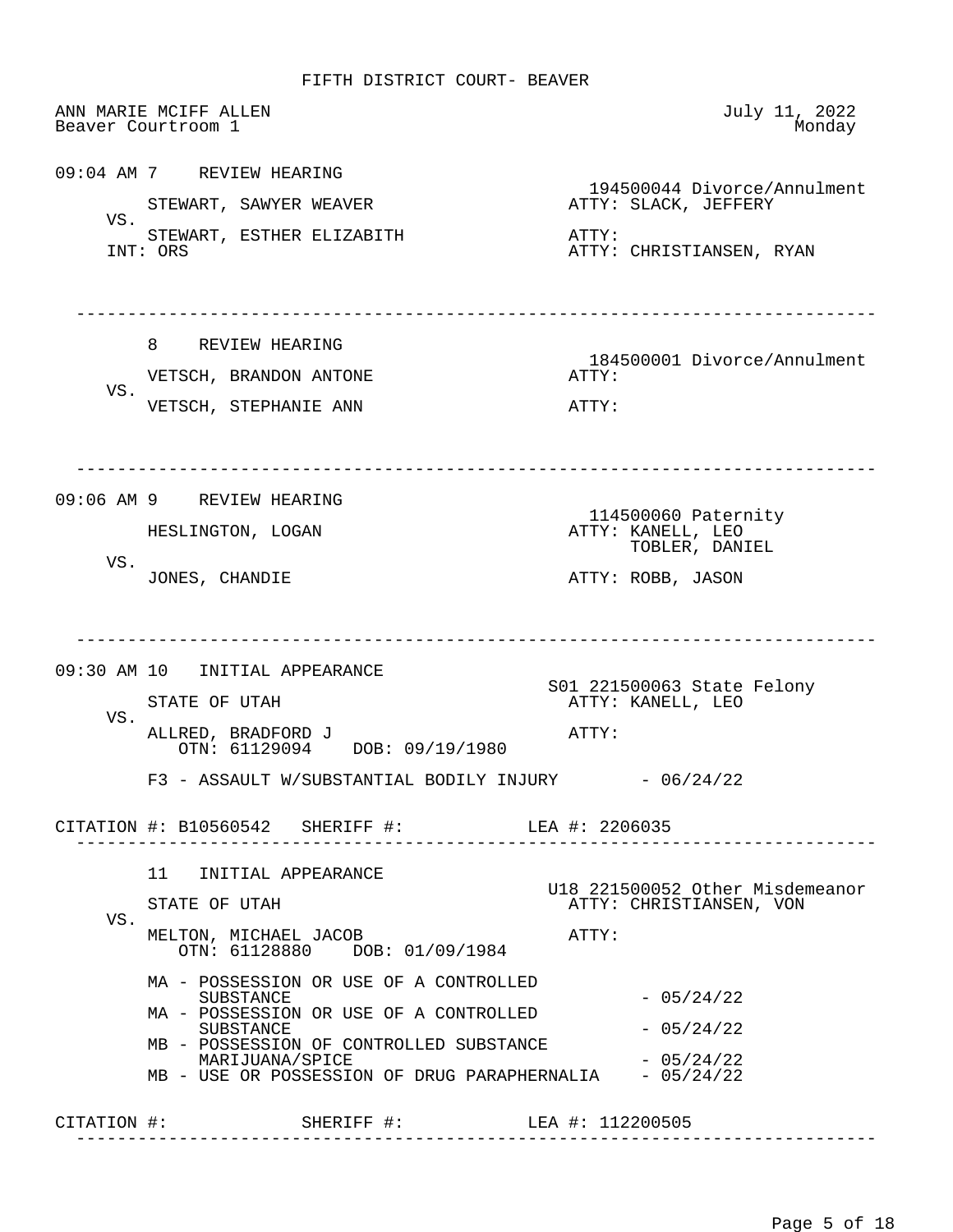|     | ANN MARIE MCIFF ALLEN<br>Beaver Courtroom 1                                                                                                                                                                                                                                                                                                                                                                                                                                                                | July 11, 2022<br>Monday                                                                                                                            |
|-----|------------------------------------------------------------------------------------------------------------------------------------------------------------------------------------------------------------------------------------------------------------------------------------------------------------------------------------------------------------------------------------------------------------------------------------------------------------------------------------------------------------|----------------------------------------------------------------------------------------------------------------------------------------------------|
|     | 09:30 AM 12 INITIAL APPEARANCE                                                                                                                                                                                                                                                                                                                                                                                                                                                                             | U18 221500051 Other Misdemeanor                                                                                                                    |
| VS. | STATE OF UTAH                                                                                                                                                                                                                                                                                                                                                                                                                                                                                              | ATTY: CHRISTIANSEN, VON                                                                                                                            |
|     | SULLIVAN, COLIN WILLIAM<br>OTN: 61128872 DOB: 05/08/1989                                                                                                                                                                                                                                                                                                                                                                                                                                                   | ATTY:                                                                                                                                              |
|     | MA - POSSESSION OR USE OF A CONTROLLED<br>SUBSTANCE<br>MA - POSSESSION OR USE OF A CONTROLLED<br>SUBSTANCE                                                                                                                                                                                                                                                                                                                                                                                                 | $-05/24/22$<br>$-05/24/22$                                                                                                                         |
|     | MB - POSSESSION OF CONTROLLED SUBSTANCE<br>MARIJUANA/SPICE<br>MB - USE OR POSSESSION OF DRUG PARAPHERNALIA - 05/24/22                                                                                                                                                                                                                                                                                                                                                                                      | $-05/24/22$                                                                                                                                        |
|     | CITATION #: SHERIFF #: LEA #: 112200505                                                                                                                                                                                                                                                                                                                                                                                                                                                                    |                                                                                                                                                    |
|     | 09:31 AM 13 ENTRY OF PLEA                                                                                                                                                                                                                                                                                                                                                                                                                                                                                  | U18 225500005 Misdemeanor DUI                                                                                                                      |
|     | STATE OF UTAH                                                                                                                                                                                                                                                                                                                                                                                                                                                                                              | ATTY: KANELL, LEO                                                                                                                                  |
| VS. | CROCKER, JANTZ WILLIAM<br>OTN: 61128724 DOB: 01/25/2004                                                                                                                                                                                                                                                                                                                                                                                                                                                    | ATTY: OVERSON, EDRICK                                                                                                                              |
|     | MA - DRIVING UNDER THE INFLUENCE OF<br>ALCOHOL/DRUGS<br>MA - POSSESSION OF CONTROLLED SUBSTANCE<br>MARIJUANA/SPICE<br>MB - USE OR POSSESSION OF DRUG PARAPHERNALIA<br>MB - CONTRIBUTING TO THE DELINQUENCY OF MINOR<br>MB - PURCHASE, POSSESS, CONSUME BY MINOR -<br>MEASURABLE AMOUNTS<br>MC - OPEN CONTAINER/DRINKING ALCOHOL IN A<br>VEHICLE<br>IN - PURCHASE OR POSSESSION OF TOBACCO BY A<br>MINOR<br>IN - MOTOR VEHICLE LAMP VIOLATION<br>IN - NO VALID LICENSE - EXPIRED<br>$IN - SPEEDING - 58/40$ | $-04/22/22$<br>$-04/22/22$<br>$-04/22/22$<br>$-04/22/22$<br>$-04/22/22$<br>$-04/22/22$<br>$-04/22/22$<br>$-04/22/22$<br>$-04/22/22$<br>$-04/22/22$ |
|     | CITATION #: C177874328 SHERIFF #: LEA #: 112200423                                                                                                                                                                                                                                                                                                                                                                                                                                                         |                                                                                                                                                    |
| VS. | 14 CHANGE OF PLEA<br>STATE OF UTAH<br>KETCHUM, JOHN CHARLES<br>DOB: 07/20/1990<br>$\cap T N$ :                                                                                                                                                                                                                                                                                                                                                                                                             | S01 211500045 State Felony<br>ATTY: CHRISTIANSEN, VON<br>ATTY: LINARES, JACOB                                                                      |
|     | $F2 - THEFT$                                                                                                                                                                                                                                                                                                                                                                                                                                                                                               | $-02/25/21$                                                                                                                                        |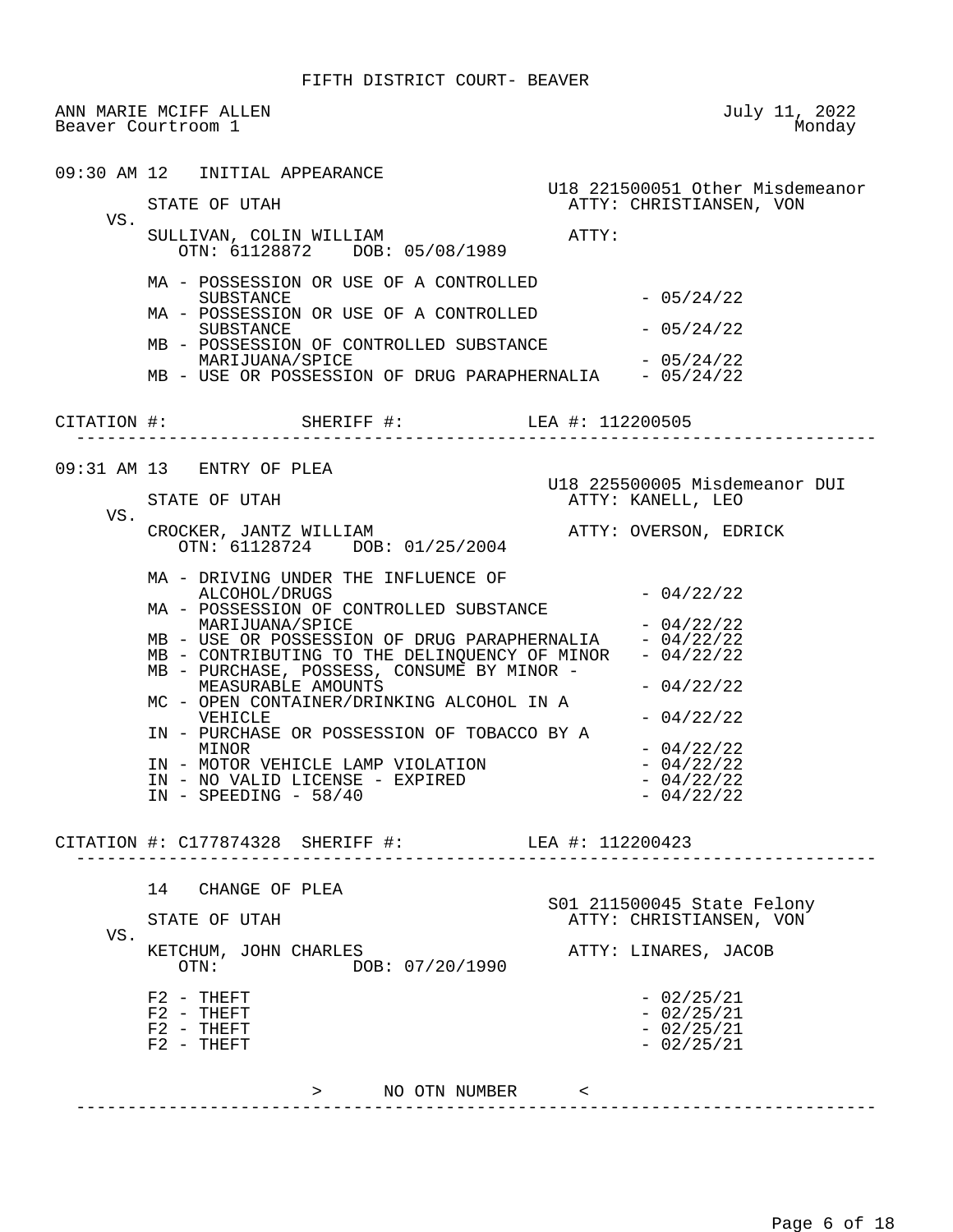ANN MARIE MCIFF ALLEN July 11, 2022 Beaver Courtroom 1 09:32 AM 15 SENTENCING S01 211500056 State Felony ATTY: CHRISTIANSEN, VON VS.<br>BROWNELL, BRIAN GLENN ATTY: LABRUM, MICHAEL L OTN: 61126660 DOB: 03/28/1982  $F3 - BURGLARY - 04/21/21$ SHERIFF #: LEA #: 2104034 ------------------------------------------------------------------------------ 16 SENTENCING S01 201500130 State Felony ATTY: CHRISTIANSEN, VON VS. MICHAUD, HOLLY CHRISTINE ATTY: OTN: 61125787 DOB: 12/24/1992  $F2 - BURGLARY - 10/29/20$  MB - COMMISSION OF DOMESTIC VIOLENCE IN THE PRESENCE OF A CHILD  $-10/29/20$  ------------------------------------------------------------------------------ 17 SENTENCING U18 211500128 Other Misdemeanor ATTY: CHRISTIANSEN, VON VS. MORIN, NANCY ATTY: OTN: 61127825 DOB: 02/17/1995 IN - SPEEDING - 100/80 - 11/12/21 CITATION #: SHERIFF #: LEA #: 112101140 ------------------------------------------------------------------------------ 18 SENTENCING S01 211500064 State Felony ATTY: CHRISTIANSEN, VON VS.<br>PAYNE, DAKOTA KRAIG ATTY: OVERSON, EDRICK OTN: 61126876 DOB: 11/24/1991  $MA - AGGRAVATED ASSAULT$  - 06/06/21 MB - DRIVING UNDER THE INFLUENCE OF<br>ALCOHOL/DRUGS  $-06/06/21$  > CASE INVOLVES DOMESTIC VIOLENCE < ------------------------------------------------------------------------------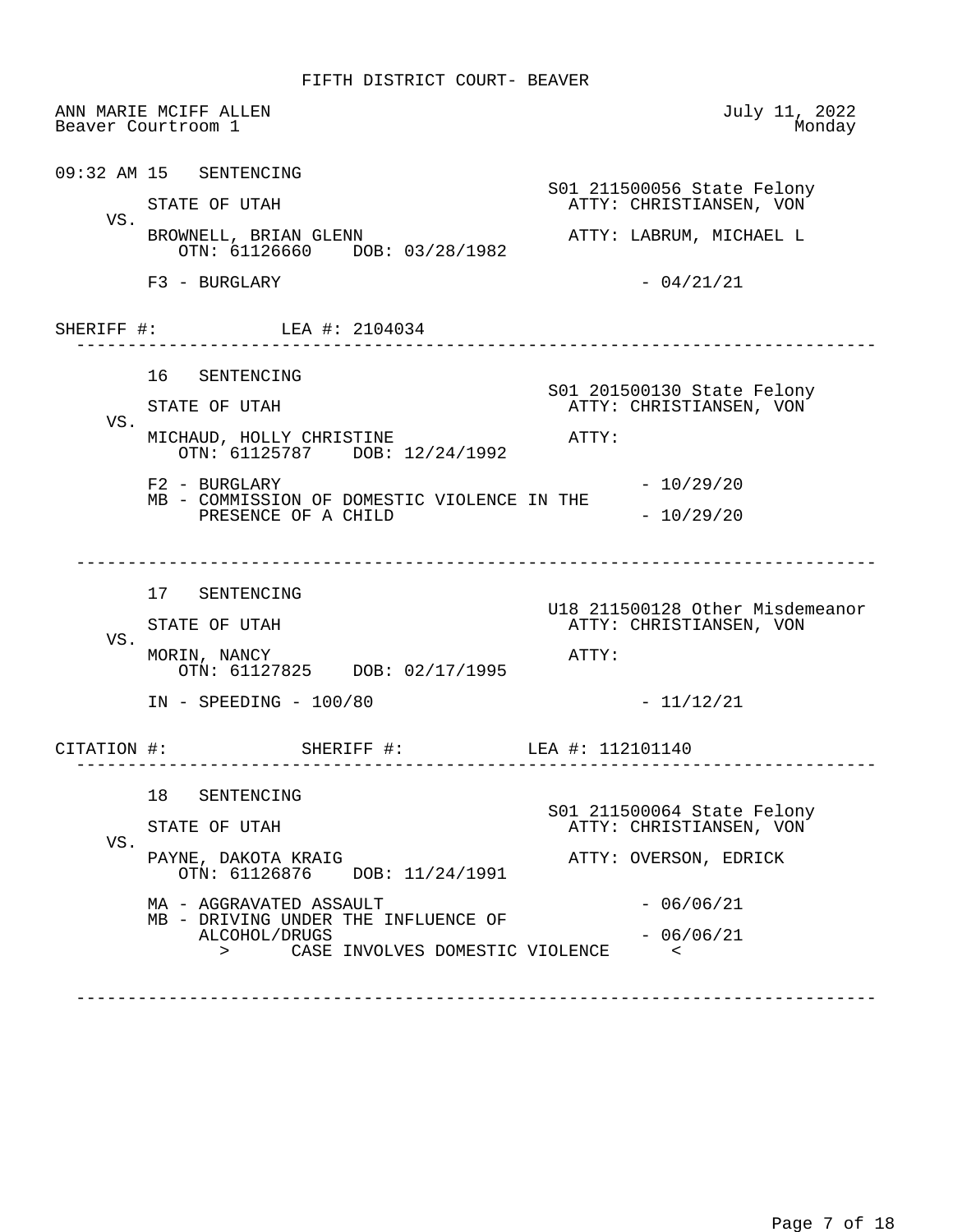ANN MARIE MCIFF ALLEN July 11, 2022 Beaver Courtroom 1

 09:33 AM 19 STATUS HEARING U18 191500150 State Felony ATTY: KANELL, LEO VS. BAILLY, TONIA WINONA-LYN ATTY: OVERSON, EDRICK OTN: 51440568 DOB: 08/21/1984 F3 - POSSESSION OR USE OF A CONTROLLED  $- 12/16/19$ <br> $- 12/16/19$ MA - TAMPERING WITH EVIDENCE MA - FALSE PERSONAL INFO W/INTENT TO BE ANOTHER ACTUAL PERSON - 12/16/19 MB - USE OR POSSESSION OF DRUG PARAPHERNALIA - 12/16/19 IN - FAILURE OF PASSENGER 16 YRS OR OLDER TO WEAR SEAT BELT  $- 12/16/19$  ------------------------------------------------------------------------------ 20 REVIEW HEARING U18 201500059 State Felony ATTY: KANELL, LEO VS. PARNELL, DAVID WAYNE **ATTY:** OVERSON, EDRICK OTN: 51441491 DOB: 07/06/1994 MA - ATTEMPTED PURCH, TRANS, POSSESS, USE OF A FIREARM BY RESTRICT - 05/22/20 MB - DRIVING UNDER THE INFLUENCE OF ALCOHOL/DRUGS - 05/22/20 CITATION #: C167963057 SHERIFF #: LEA #: 1120C0423 ------------------------------------------------------------------------------ 21 REVIEW HEARING S01 201500082 State Felony ATTY: KANELL, LEO VS. PARNELL, DAVID WAYNE **ATTY: OVERSON, EDRICK**  OTN: 61125068 DOB: 07/06/1994 F2 - DISTRIBUTE/OFFER/ARRANGE DISTRIBUTION OF CONTROLLED SUBSTANC - 03/12/20 SHERIFF #: LEA #: 2003015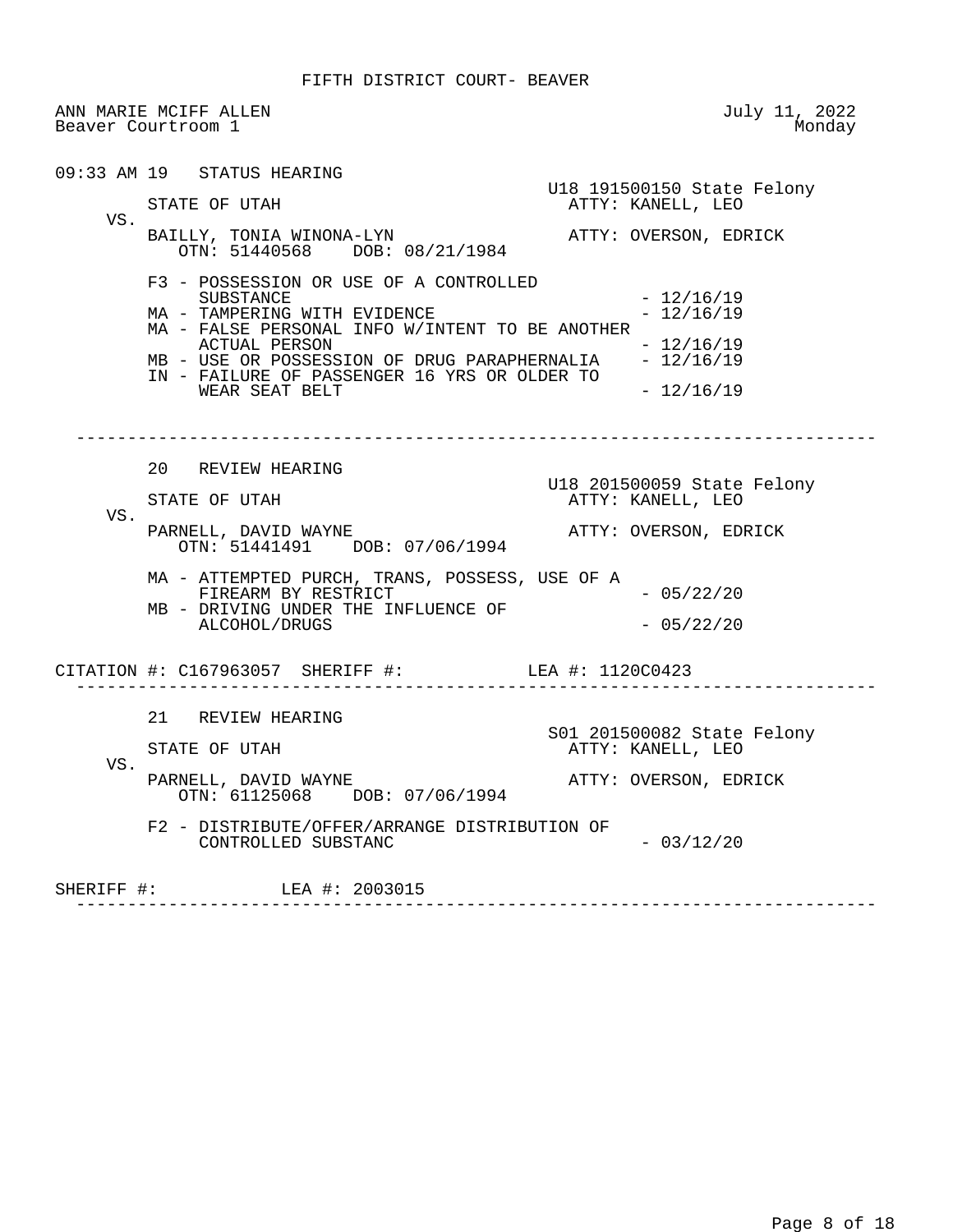ANN MARIE MCIFF ALLEN July 11, 2022 Beaver Courtroom 1 09:33 AM 22 PRETRIAL CONFERENCE S01 211500018 State Felony ATTY: CHRISTIANSEN, VON VS. POMERINKE, COLTON **ATTY: SNOW, JEREMY**  OTN: 61127361 DOB: 09/03/1999  $F3 - BURGLARY$ <br> $F3 - THEFT$  - 12/02/20  $- 12/02/20$ <br> $- 12/02/20$ MA - BURGLARY OF A VEHICLE ------------------------------------------------------------------------------ 09:34 AM 23 ORDER TO SHOW CAUSE INITIAL S01 131500124 Other Misdemeanor ATTY: CHRISTIANSEN, VON VS. PARKINSON, COLE MARSHALL **ATTY:**  OTN: 199631431 DOB: 03/15/1981  $MA - VIOLATION OF PROTECTIVE ORDER - 12/15/13$  > WARRANT ISSUED < ------------------------------------------------------------------------------ 09:36 AM 24 PRELIMINARY HEARING-WAIVE S01 221500023 State Felony ATTY: CHRISTIANSEN, VON VS. HARPER, JASON SHANE ATTY: OVERSON, EDRICK OTN: 61128351 DOB: 07/07/1979 F3 - PURCH, TRANS, POSSESS, USE OF A FIREARM BY RESTRICTED PERSON  $-02/26/22$  F3 - PURCH, TRANS, POSSESS, USE OF A FIREARM BY RESTRICTED PERSON  $-02/26/22$  F3 - POSSESSION OF CONTROLLED SUBSTANCE  $MARIJUANA/SPICE$   $-02/26/22$ MB - USE OR POSSESSION OF DRUG PARAPHERNALIA - 02/26/22 SHERIFF #: LEA #: 2202033 ------------------------------------------------------------------------------ 11:00 AM 25 PRELIMINARY HEARING S01 211500111 State Felony ATTY: CHRISTIANSEN, VON VS. BOGGS, ROBERT DEAN <br>
OTN: DOB: 12/09/1987 ATTY: COMBS, KENNETH DOB: 12/09/1987 F3 - WRONGFUL APPROPRIATION - 08/03/21 SHERIFF #: LEA #: 2108007 > NO OTN NUMBER < ------------------------------------------------------------------------------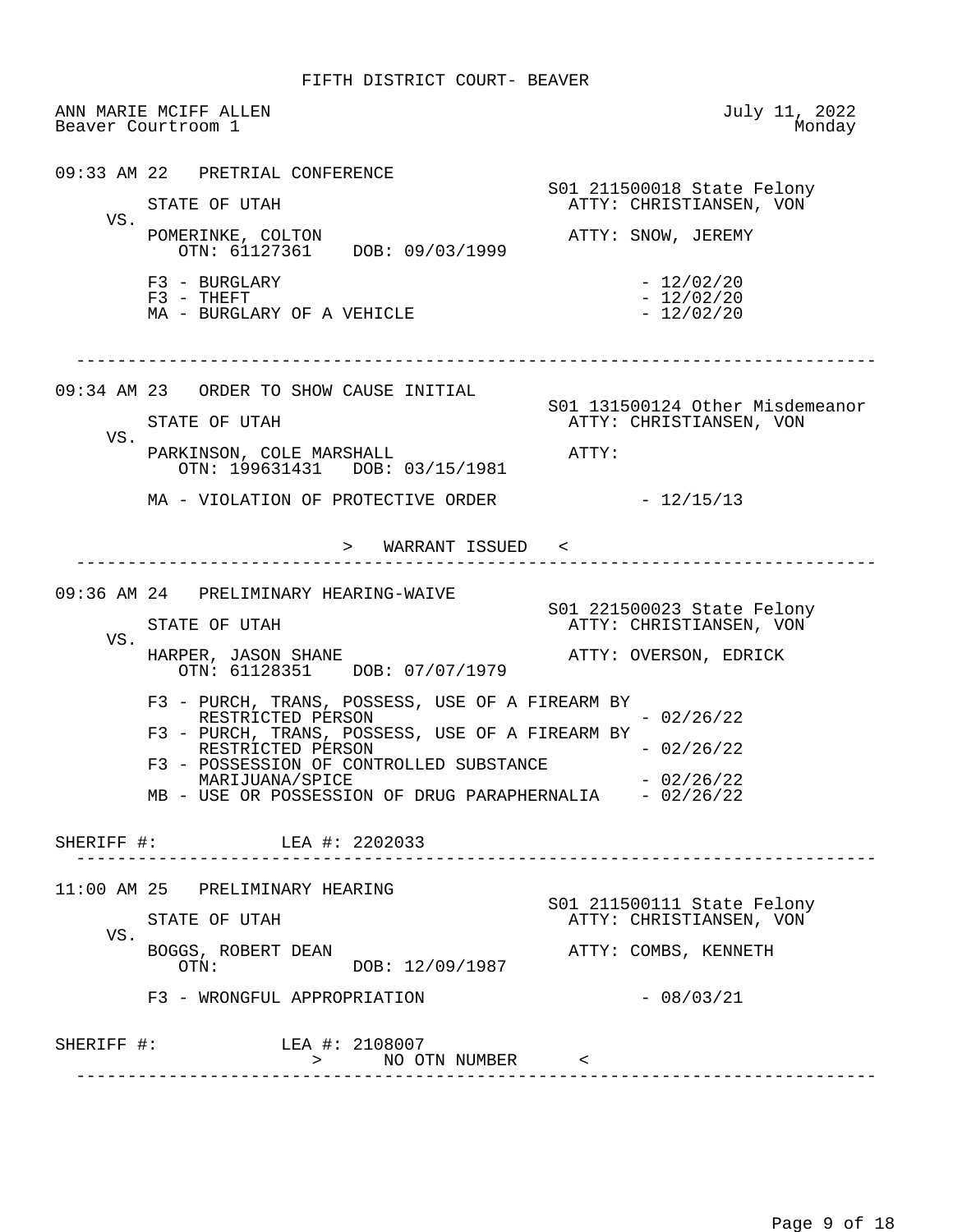|            | ANN MARIE MCIFF ALLEN<br>Beaver Courtroom 1                                                                                                                                                  | July 11, 2022<br>Monday                               |
|------------|----------------------------------------------------------------------------------------------------------------------------------------------------------------------------------------------|-------------------------------------------------------|
|            | 11:00 AM 26 OSC REVIEW<br>STATE OF UTAH                                                                                                                                                      | S01 191500073 State Felony<br>ATTY: CHRISTIANSEN, VON |
| VS.        | CARROLL, JEREMY<br>OTN: $51439206$ DOB: $11/23/1979$                                                                                                                                         | ATTY: LABRUM, MICHAEL                                 |
|            | MA - VIOLATION OF PROTECTIVE ORDER                                                                                                                                                           | $-05/12/19$                                           |
|            | SHERIFF #: LEA #: 190500020                                                                                                                                                                  |                                                       |
|            | 27 PRELIMINARY HEARING                                                                                                                                                                       |                                                       |
| VS.        | STATE OF UTAH                                                                                                                                                                                | S01 211500099 State Felony<br>ATTY: CHRISTIANSEN, VON |
|            | CARROLL, JEREMY ANDREW<br>OTN: DOB: 11/23/1979                                                                                                                                               | ATTY: LABRUM, MICHAEL                                 |
|            | F3 - PURCH, TRANS, POSSESS, USE OF A FIREARM BY<br>RESTRICTED PERSON<br>RESTRICTED PERSON - 09/04/21<br>F3 - VIOLATION OF PROTECTIVE ORDER - 09/04/21<br>> CASE INVOLVES DOMESTIC VIOLENCE < | $-09/04/21$                                           |
| SHERIFF #: | LEA #: 2109005<br>> NO OTN NUMBER <                                                                                                                                                          |                                                       |
|            | 28 PRELIMINARY HEARING                                                                                                                                                                       | S01 211500137 State Felony                            |
| VS.        | STATE OF UTAH                                                                                                                                                                                | ATTY: CHRISTIANSEN, VON                               |
|            | GARCIA, ISSIAH MALACHI<br>OTN: 61127940 DOB: 11/20/1998                                                                                                                                      | ATTY: WEST, BRANSON                                   |
|            | F3 - PURCH, TRANS, POSSESS, USE OF A FIREARM BY<br>RESTRICTED PERSON                                                                                                                         | $-12/20/21$                                           |
|            | MB - CARRY A DANGEROUS WEAPON UNDER THE<br>INFLUENCE ALCOHOL/DRUGS                                                                                                                           | $-12/20/21$                                           |
|            | MB - DRIVING UNDER THE INFLUENCE OF<br>ALCOHOL/DRUGS<br>MB - POSSESSION OF CONTROLLED SUBSTANCE                                                                                              | $-12/20/21$                                           |
|            | MARIJUANA/SPICE<br>MB - POSSESSION OF CONTROLLED SUBSTANCE                                                                                                                                   | $-12/20/21$                                           |
|            | MARIJUANA/SPICE<br>MC - DRINKING ALCOHOL IN VEHICLE-DRIVER AND/OR                                                                                                                            | $-12/20/21$                                           |
|            | PASSENGER<br>MB - USE OR POSSESSION OF DRUG PARAPHERNALIA<br>$IN - SPEEDING - 114/80$                                                                                                        | $-12/20/21$<br>$-12/20/21$<br>$-12/20/21$             |
|            | CITATION #: D13828108 SHERIFF #:                                                                                                                                                             | LEA #: 2112023                                        |

------------------------------------------------------------------------------

Page 10 of 18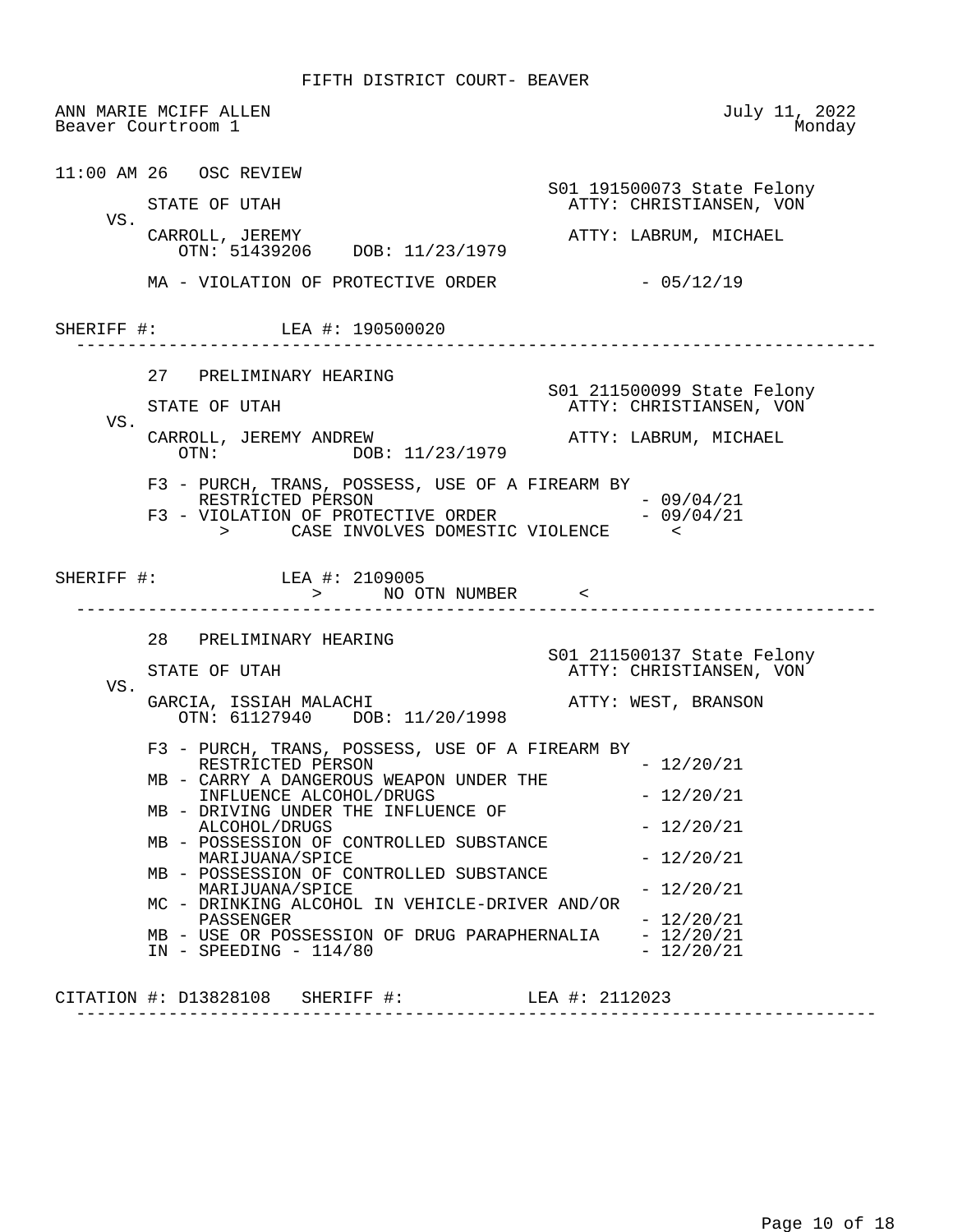ANN MARIE MCIFF ALLEN July 11, 2022 Beaver Courtroom 1 01:30 PM 29 ARRAIGNMENT S01 221500039 State Felony ATTY: KANELL, LEO VS. LORENZO, CHRISTOPHER DURAN ATTY: OVERSON, EDRICK<br>
OTN: 01/26/1994 DOB: 01/26/1994  $F3 - ASSAULT BY PRISONER$  - 03/06/22 SHERIFF #: LEA #: 65421 > NO OTN NUMBER < ------------------------------------------------------------------------------ 01:31 PM 30 WAIVER/ENTRY OF PLEA U18 221500058 State Felony ATTY: KANELL, LEO OVERSON, EDRICK VS. PLANTE, MARC ANTHONY **ATTY: OVERSON, EDRICK**  OTN: 61129045 DOB: 08/07/1971 MA - POSSESSION OR USE OF A CONTROLLED  $-06/12/22$  MA - POSSESSION OR USE OF A CONTROLLED  $-06/12/22$  MB - DRIVING UNDER THE INFLUENCE OF  $ALCOHOL/DRUGS$   $-06/12/22$ SHERIFF #: LEA #: 112200567 ------------------------------------------------------------------------------ 31 ARRAIGNMENT S01 221500054 State Felony ATTY: KANELL, LEO VS. RICHMOND, MATTHEW GARDNER **ATTY: OVERSON, EDRICK**  OTN: 61128989 DOB: 07/11/1982 F3 - DRIVING UNDER THE INFLUENCE OF  $ALCOHOL/DRUGS$   $-06/07/22$  F3 - FAIL TO STOP OR RESPOND AT COMMAND OF  $POLICE$  - 06/07/22 MA - UNAUTHORIZED CONTROL OF VEHICLE/EXTENDED TIME (JOYRIDING) - 06/07/22 MB - ALCOHOL RESTRICTED DRIVERS - 06/07/22 MB - DRIVE ON SUSP / REVOKED / DENIED W/ PRIOR CONVICTION - 06/07/22<br>RECKLESS DRIVING - 206/07/22 MB - RECKLESS DRIVING MC - INTERLOCK RESTRICTED DRIVER OPERATING VEHICLE W/O IL SYSTEM - 06/07/22 MC - OPEN CONTAINER/DRINKING ALCOHOL IN A VEHICLE  $-06/07/22$ <br> $-06/07/22$ IN - SPEEDING -  $68/40$ SHERIFF #: LEA #: 2206012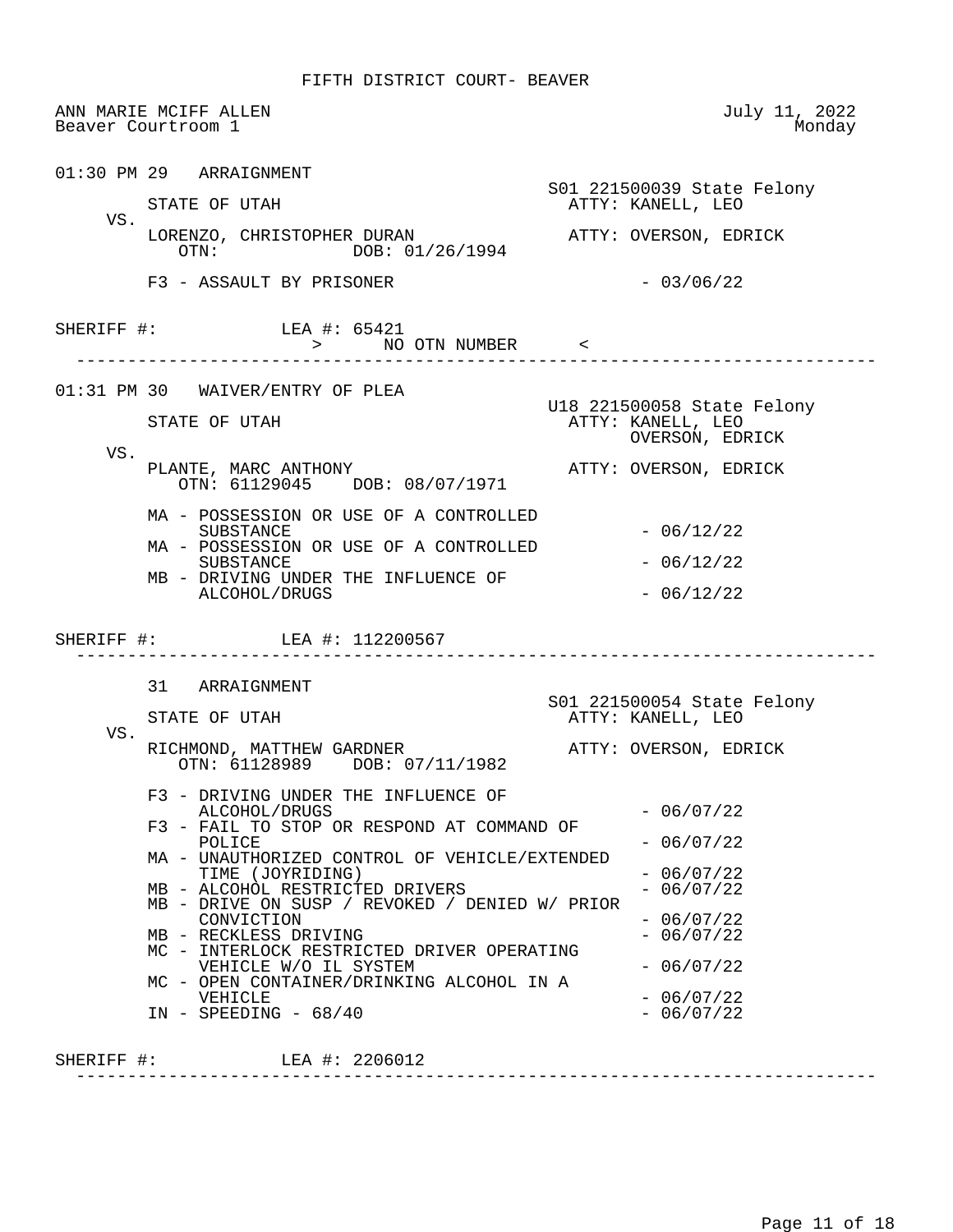ANN MARIE MCIFF ALLEN July 11, 2022 Beaver Courtroom 1 01:32 PM 32 SENTENCING S01 211500044 State Felony ATTY: CHRISTIANSEN, VON VS. CALLENDER, RENE ROBERT SR ATTY: OVERSON, EDRICK OTN: 61127601 DOB: 03/27/1990  $F2 - AGGRAVATED ASSAULT$  - 03/28/21 > CASE INVOLVES DOMESTIC VIOLENCE < ------------------------------------------------------------------------------ 33 SENTENCING U18 211500110 State Felony ATTY: KANELL, LEO VS. SHEEHAN, JAMES ALBERT **ATTY:** RUPP, JOSEPH COLLINS, LOGAN OTN: 61127585 DOB: 05/18/1961 F3 - DRIVING UNDER THE INFLUENCE OF  $ALCOHOL/DRUGS$   $- 10/03/21$  F3 - PURCH, TRANS, POSSESS, USE OF A FIREARM BY RESTRICTED PERSON - 10/03/21 MB - POSSESSION OF CONTROLLED SUBSTANCE MARIJUANA/SPICE  $- 10/03/21$  CITATION #: D140329939 SHERIFF #: LEA #: 112101018 ------------------------------------------------------------------------------ 34 ARRAIGNMENT S01 221500057 Other Misdemeanor<br>STATE OF UTAH MISS RESOURCE ATTY: KANELL, LEO ATTY: KANELL, LEO VS. SHEEHAN, JAMES ALBERT ATTY: RUPP, JOSEPH COLLINS, LOGAN OTN: 61129011 DOB: 05/18/1961 MA - VIOLATION OF A JRA/JAIL RELEASE COURT ORDER – MISD A ARREST  $-$  06/12/22 MB - USE OR POSSESSION OF DRUG PARAPHERNALIA - 06/12/22 CITATION #: SHERIFF #: LEA #: 2206018 ------------------------------------------------------------------------------ 35 ARRAIGNMENT S01 221500059 Other Misdemeanor ATTY: KANELL, LEO VS. SHEEHAN, JAMES ALBERT **ATTY:** RUPP, JOSEPH COLLINS, LOGAN OTN: 61129011 DOB: 05/18/1961  $MB - ASSAULT$  - 06/11/22 CITATION #: SHERIFF #: LEA #: 2206018 ------------------------------------------------------------------------------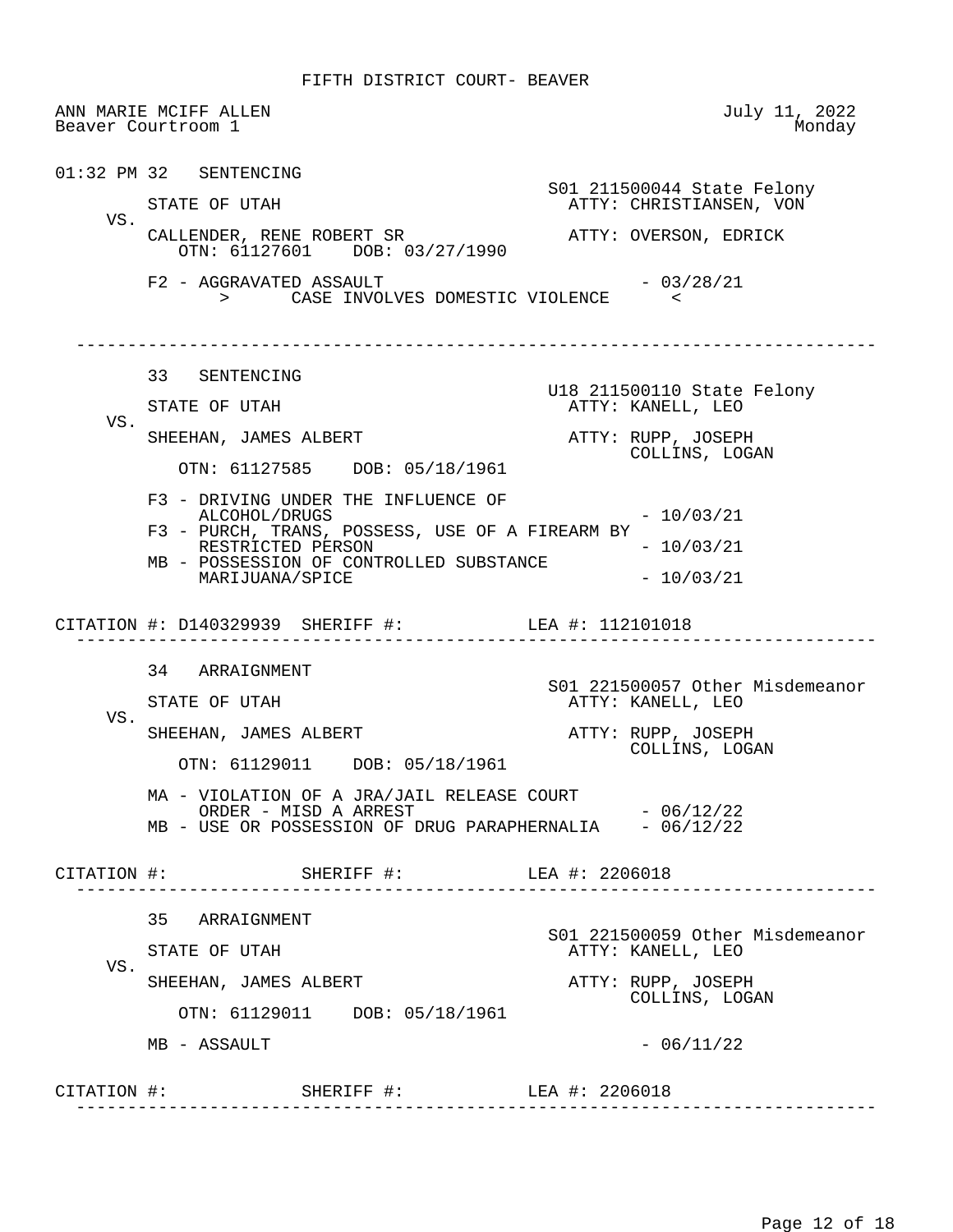ANN MARIE MCIFF ALLEN July 11, 2022 Beaver Courtroom 1 01:34 PM 36 ORDER TO SHOW CAUSE INITIAL SO1 211500107 State Felony<br>STATE OF UTAH TERRY STATE ATTY: KANELL, LEO ATTY: KANELL, LEO VS.<br>GASPAR, JUAN IVAN ATTY: OVERSON, EDRICK OTN: 61127510 DOB: 03/23/1996  $MA - ATTEMPTED AGGRAVATED ASSAULT$  - 09/26/21 MB - DRIVING UNDER THE INFLUENCE OF  $ALCOHOL/DRUGS$   $-09/26/21$  > CASE INVOLVES DOMESTIC VIOLENCE < CITATION #: C175056043 SHERIFF #: LEA #: 112100993 ------------------------------------------------------------------------------ 02:16 PM 37 OSC ARRAIGNMENT S01 161500058 State Felony ATTY: CHRISTIANSEN, VON VS. REDMOND, JACKSON TRAVIS **ATTY: JACKSON, J BRYAN**  OTN: 51431344 DOB: 04/13/1992 MA - CHILD ABUSE INVOLVE PHYSICAL INJURY - 07/05/16 ------------------------------------------------------------------------------ 38 OSC ARRAIGNMENT S01 171500052 Other Misdemeanor ATTY: CHRISTIANSEN, VON VS. REDMOND, JACKSON TRAVIS **ATTY:** JACKSON, J BRYAN OTN: 51434041 DOB: 04/13/1992  $F3$  - POSS W/ INTENT TO DIST C/SUBSTANCE  $-05/18/17$  CITATION #: B10531202 SHERIFF #: LEA #: ------------------------------------------------------------------------------ 39 OSC ARRAIGNMENT S01 201500048 Other Misdemeanor ATTY: CHRISTIANSEN, VON VS. REDMOND, JACKSON TRAVIS **ATTY: JACKSON, J BRYAN**  OTN: 51441335 DOB: 04/13/1992 MA - VIOLATION OF A PRETRIAL PROTECTIVE ORDER - 04/21/20 CITATION #: SHERIFF #: LEA #: 60336 ------------------------------------------------------------------------------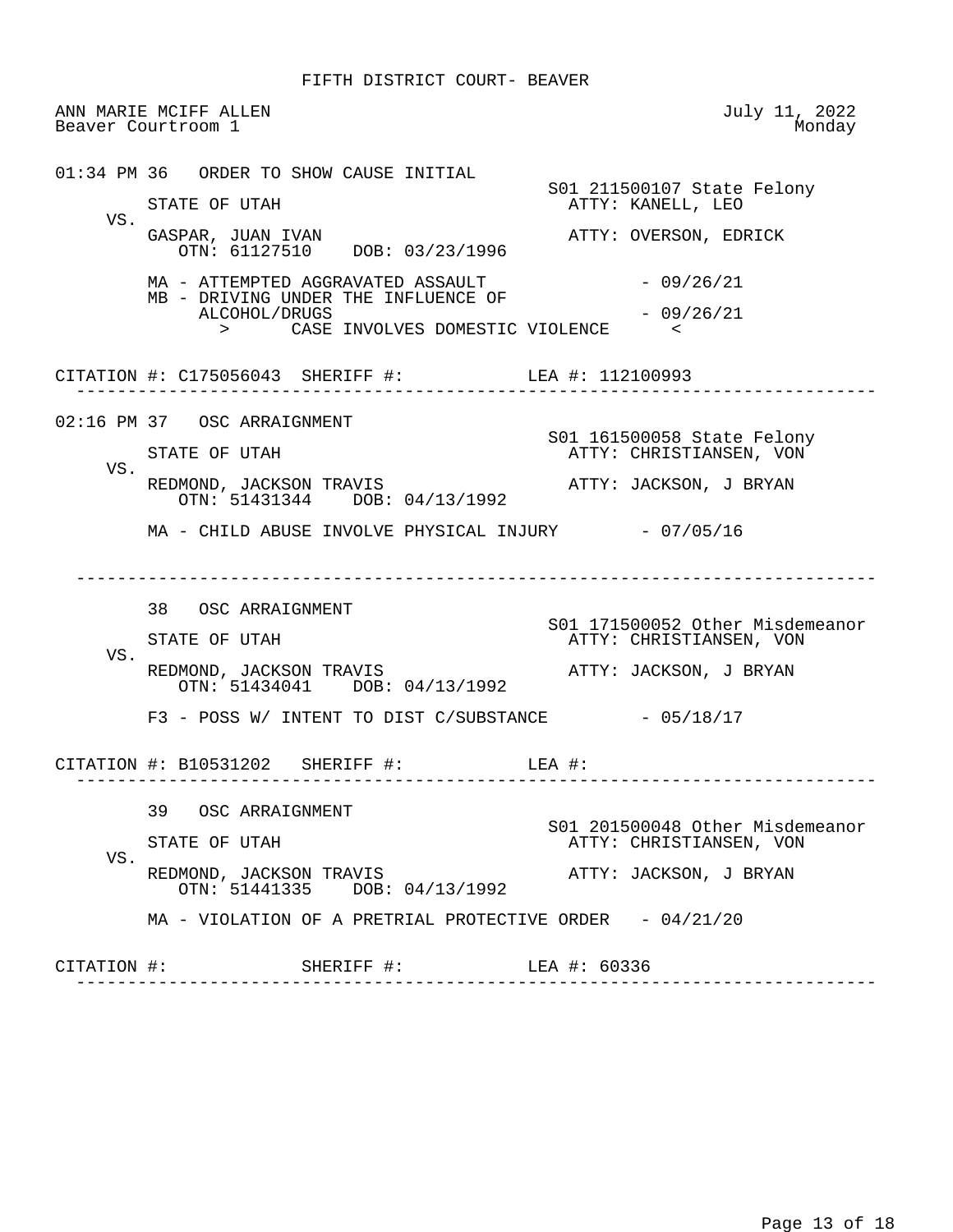ANN MARIE MCIFF ALLEN July 11, 2022 Beaver Courtroom 1 02:16 PM 40 OSC ARRAIGNMENT S01 201500049 State Felony ATTY: CHRISTIANSEN, VON VS. REDMOND, JACKSON TRAVIS **ATTY: JACKSON, J BRYAN**  OTN: 514412444 DOB: 04/13/1992  $F3 - AGGRAVATED ASSAULT$  - 04/02/20 CITATION #: B101978243 SHERIFF #: LEA #: 2004004 ------------------------------------------------------------------------------ 02:17 PM 41 PRETRIAL CONFERENCE ATG 191500123 State Felony<br>ATTY: GREEN, STEVEN STATE OF UTAH ATTORNEY GENERAL VS. RAMIREZ, MEGAN CHRISTINE ATTY: OVERSON, EDRICK DOB: 11/06/1987 F2 - FINANCIAL EXPLOITATION OF A VULNERABLE ADULT > \$5000 - 10/01/16 F2 - FINANCIAL EXPLOITATION OF A VULNERABLE ADULT > \$5000 - 02/01/16 F2 - FINANCIAL EXPLOITATION OF A VULNERABLE ADULT > \$5000 - 05/18/18 SHERIFF #: LEA #: 2019-261 PROSECUTING AGENCY NUMBER: 2019-261 ------------------------------------------------------------------------------ 02:30 PM 42 OSC INITIAL U18 195500005 Misdemeanor DUI ATTY: CHRISTIANSEN, VON VS.<br>DYSART, ELISE NELLA ATTY: OVERSON, DARWIN OTN: 514339115 DOB: 10/01/1991 MB - DRIVING UNDER THE INFLUENCE OF  $ALCOHOL/DRUGS$   $-03/26/19$  CITATION #: SHERIFF #: LEA #: 1119C0336 ------------------------------------------------------------------------------ 43 INITIAL APPEARANCE S01 221500055 Other Misdemeanor ATTY: CHRISTIANSEN, VON VS.<br>MOSS, JARED KENT MOSS, JARED KENT ATTY: BURNS, JACK DOB: 12/05/1982 MA - CHILD ABUSE W/INJURY - INTENTIONAL OR  $-05/27/22$  > CASE INVOLVES DOMESTIC VIOLENCE < CITATION #: SHERIFF #: LEA #: 2205034 > NO OTN NUMBER < ------------------------------------------------------------------------------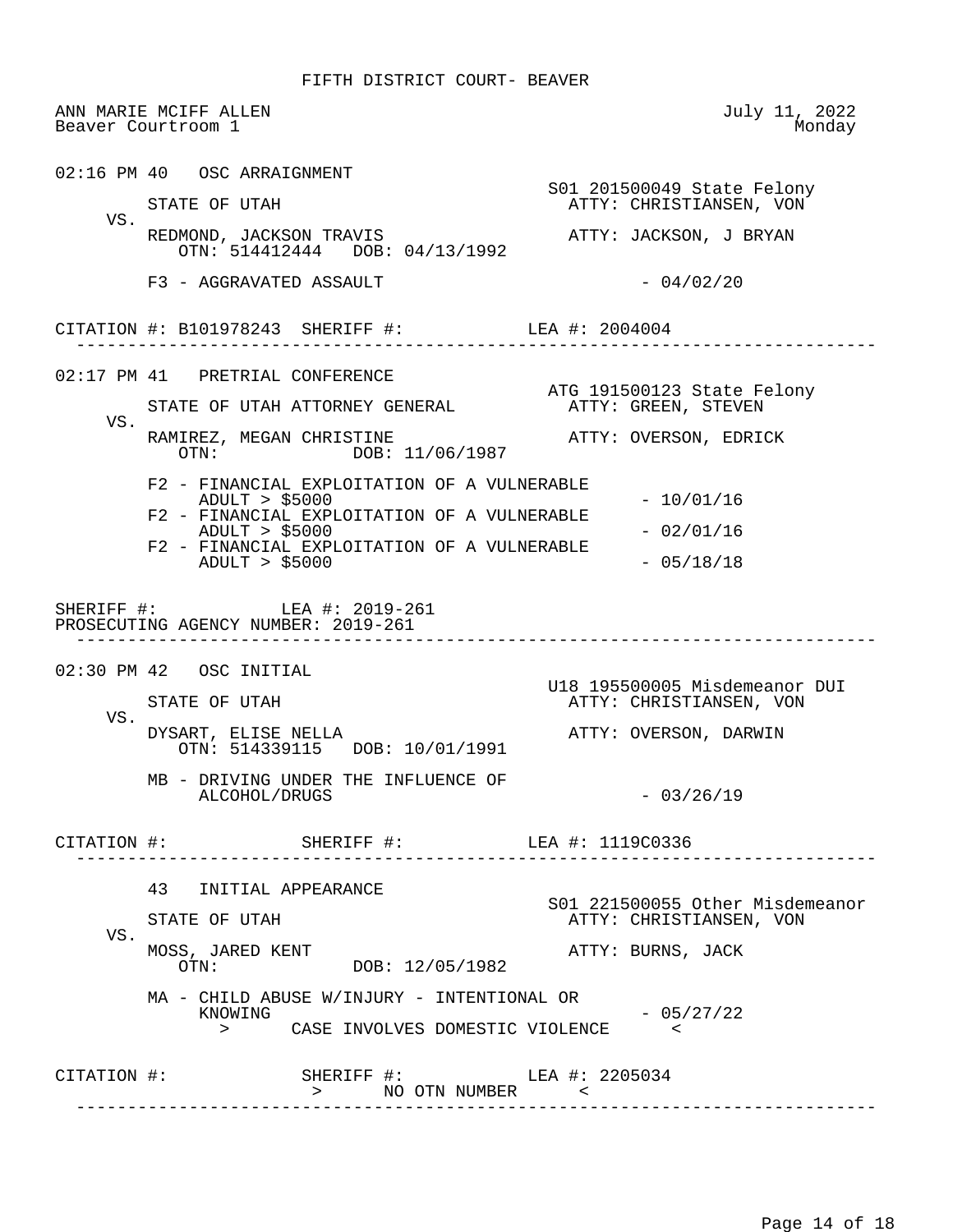ANN MARIE MCIFF ALLEN July 11, 2022 Beaver Courtroom 1

 02:31 PM 44 ARRAIGNMENT/STATUS OF COUNSEL U18 221500047 Other Misdemeanor ATTY: CHRISTIANSEN, VON VS. EDMO, THALIA MARIA **ATTY:**  OTN: 61128781 DOB: 07/16/2003 MA - POSSESSION OR USE OF A CONTROLLED  $-05/04/22$  MB - POSSESSION OF CONTROLLED SUBSTANCE MARIJUANA/SPICE - 05/04/22 MB - USE OR POSSESSION OF DRUG PARAPHERNALIA CITATION #: SHERIFF #: LEA #: 112200448 ------------------------------------------------------------------------------ 45 ORDER TO SHOW CAUSE REVIEW SO1 181500132 State Felony<br>STATE OF UTAH TERRY STATE ATTY: KANELL, LEO ATTY: KANELL, LEO VS.<br>YASUDA, JADEN SKYLER ATTY: OVERSON, EDRICK OTN: 51437630 DOB: 05/29/1999 F3 - POSSESSION OR USE OF A CONTROLLED  $-10/27/18$  MB - DRIVING UNDER THE INFLUENCE OF ALCOHOL/DRUGS - 10/27/18 ------------------------------------------------------------------------------ 46 ARRAIGNMENT/ENTRY OF PLEA S01 191500071 State Felony ATTY: KANELL, LEO VS. YASUDA, JADEN SKYLER **ATTY: OVERSON, EDRICK**  OTN: 51439172 DOB: 05/29/1999 F2 - POSSESSION OF C/S WITHIN A CORRECTIONAL  $-05/06/19$ MB - USE OR POSSESSION OF DRUG PARAPHERNALIA - 05/06/19 SHERIFF #: LEA #: 190500006 ------------------------------------------------------------------------------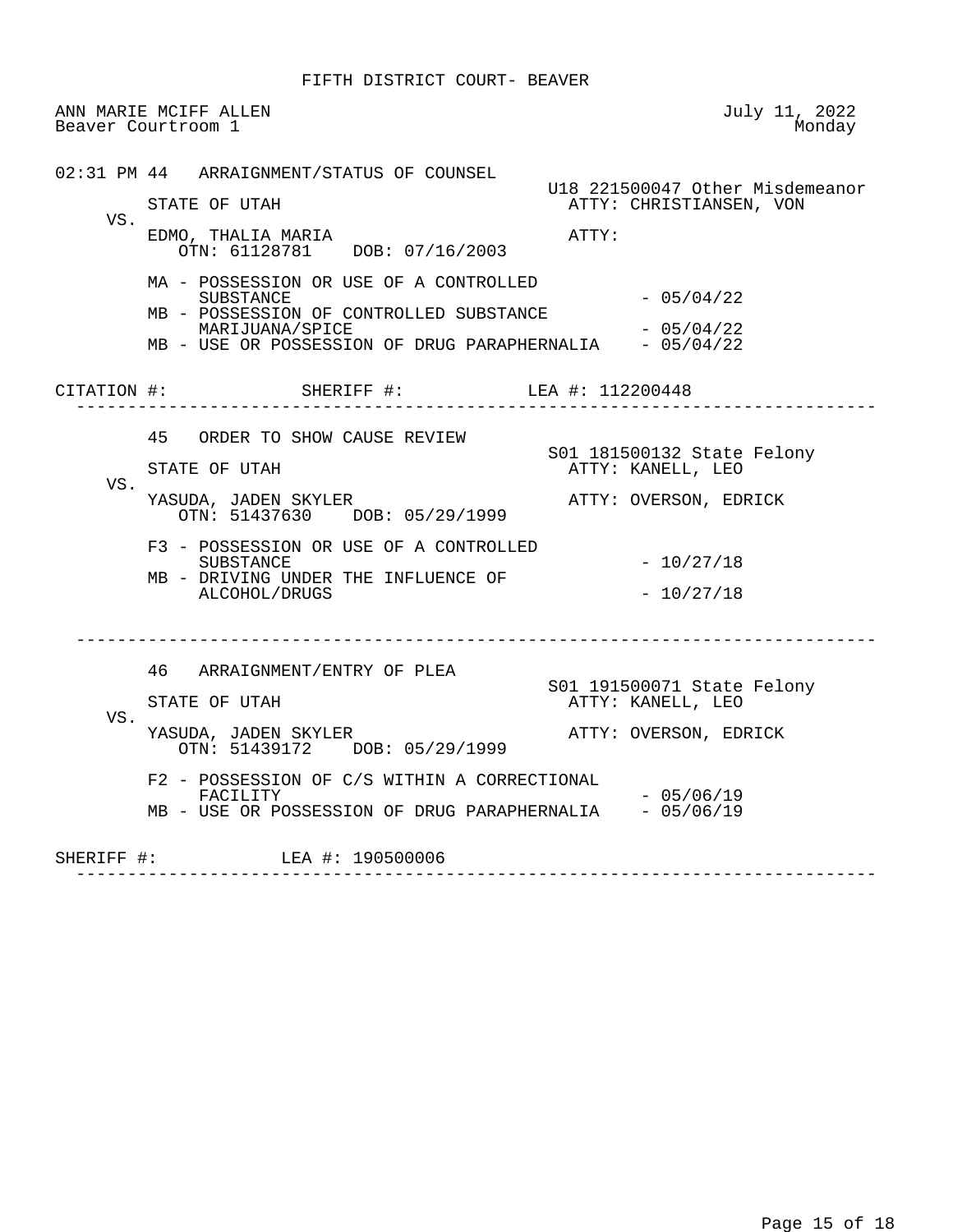ANN MARIE MCIFF ALLEN July 11, 2022 Beaver Courtroom 1

 02:32 PM 47 PRELIMINARY HEARING-WAIVE U18 221500004 State Felony ATTY: CHRISTIANSEN, VON VS. SWANIGAN, COURTLAND DEWAYNE **ATTY: OVERSON, EDRICK**  OTN: 61128070 DOB: 11/15/1989 F3 - POSSESSION OF A DNGR WEAP BY RESTRICTED - 01/10/22 MA - POSSESSION OR USE OF A CONTROLLED  $-01/10/22$  MB - POSSESSION OF CONTROLLED SUBSTANCE MARIJUANA/SPICE - 01/10/22 MB - USE OR POSSESSION OF DRUG PARAPHERNALIA - 01/10/22 MC - DRIVE ON SUSPENDED OR REVOKE LICENSE - 01/10/22<br>IN - SPEEDING - 97/80 - - - - - - - - - - - - 01/10/22  $IN - SPEEDING - 97/80$ SHERIFF #: LEA #: 112200028 ------------------------------------------------------------------------------ 02:33 PM 48 PAPER REVIEW U18 225500003 Misdemeanor DUI<br>ATTY: CHRISTIANSEN, VON ATTY: CHRISTIANSEN, VON VS.<br>BUDD, TONUA RAE ATTY: OVERSON, EDRICK OTN: 61128658 DOB: 09/05/1970 MA - POSSESSION OR USE OF A CONTROLLED  $SUBSTATE$   $-04/13/22$  MB - DRIVING UNDER THE INFLUENCE OF ALCOHOL/DRUGS - 04/13/22<br>USE OR POSSESSION OF DRUG PARAPHERNALIA - 04/13/22 MB - USE OR POSSESSION OF DRUG PARAPHERNALIA IN - NO VALID LICENSE - NEVER OBTAINED LICENSE -  $04/13/22$ <br>IN - SPEEDING -  $96/80$  -  $04/13/22$  $IN - SPERDING - 96/80$  CITATION #: SHERIFF #: LEA #: 112200393 ------------------------------------------------------------------------------ 49 REVIEW HEARING U18 211500039 Other Misdemeanor<br>TTY: KANELL, LEO ATTY: KANELL, LEO ATTY: KANELL, LEO VS.<br>FILS, THIERRY ATTY: OVERSON, EDRICK OTN: 61126397 DOB: 01/13/1986 MA - OBSTRUCTING JUSTICE  $- 03/07/21$  MA - POSSESSION OR USE OF A CONTROLLED  $-03/07/21$ <br> $-03/07/21$ MB - THEFT BY RECEIVING STOLEN PROPERTY MB - POSSESSION OF CONTROLLED SUBSTANCE MARIJUANA/SPICE - 03/07/21<br>USE OR POSSESSION OF DRUG PARAPHERNALIA - 03/07/21 MB - USE OR POSSESSION OF DRUG PARAPHERNALIA CITATION #: SHERIFF #: LEA #: 112100227 ------------------------------------------------------------------------------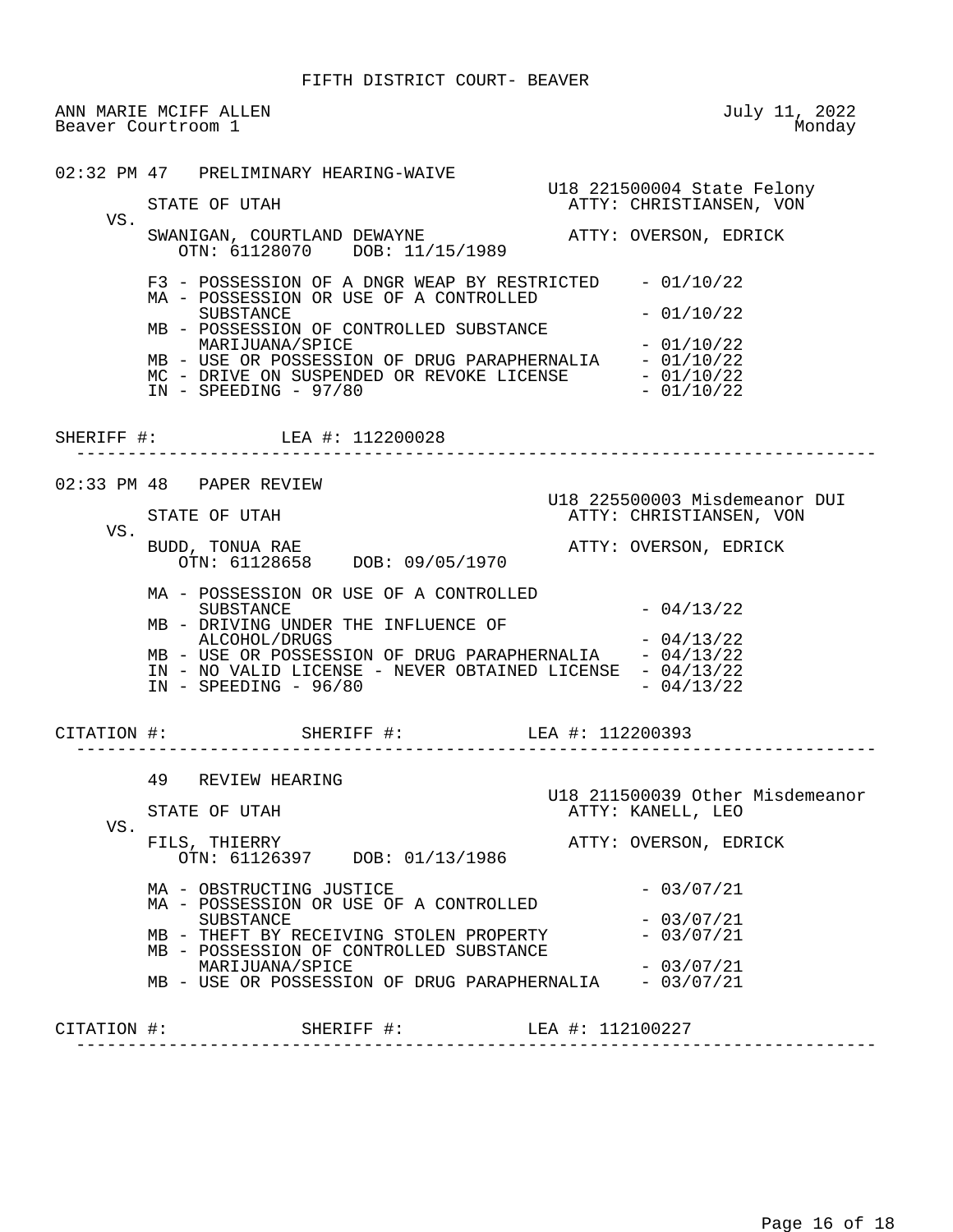ANN MARIE MCIFF ALLEN<br>Beaver Courtroom 1 Monday Beaver Courtroom 1

|     | 02:33 PM 50 STATUS OF COUNSEL                                                                                                                                                                                                                                                                                                                                                                                                                                                           | A01 181500083 State Felony                         |
|-----|-----------------------------------------------------------------------------------------------------------------------------------------------------------------------------------------------------------------------------------------------------------------------------------------------------------------------------------------------------------------------------------------------------------------------------------------------------------------------------------------|----------------------------------------------------|
| VS. | STATE OF UTAH                                                                                                                                                                                                                                                                                                                                                                                                                                                                           | ATTY: KANELL, LEO                                  |
|     | LUCERO, TONI JON<br>OTN: 51436715 DOB: 03/31/1970                                                                                                                                                                                                                                                                                                                                                                                                                                       | ATTY:                                              |
|     | $\begin{tabular}{lllllllllllll} \texttt{F2} & -\texttt{POSS} & \texttt{W/}\texttt{INTERT} & \texttt{TO DIST} & \texttt{C/SUBSTANCE} & & & -\texttt{06/11/18} \\ \texttt{F2} & -\texttt{POSS} & \texttt{W/}\texttt{INTERT} & \texttt{TO DIST} & \texttt{C/SUBSTANCE} & & & -\texttt{06/11/18} \\ \texttt{F2} & -\texttt{POSS} & \texttt{W/}\texttt{INTERT} & \texttt{TO DIST} & \texttt{C/SUBSTANCE} & & & -\texttt{06/11/18} \\ \end{tabular$<br>MA - POSSESSION OR USE OF A CONTROLLED |                                                    |
|     | SUBSTANCE<br>MA - POSSESSION OR USE OF A CONTROLLED<br>SUBSTANCE                                                                                                                                                                                                                                                                                                                                                                                                                        | $-06/11/18$<br>$-06/11/18$                         |
|     | MA - POSSESSION OR USE OF A CONTROLLED<br>SUBSTANCE                                                                                                                                                                                                                                                                                                                                                                                                                                     | $-06/11/18$                                        |
|     | MA - POSSESSION OR USE OF A CONTROLLED<br><b>SUBSTANCE</b><br>MB - DRIVE WITH MEASURABLE CONTROLLED SUBSTAN<br>MB - POSSESSION OR USE OF A CONTROLLED                                                                                                                                                                                                                                                                                                                                   | $-06/11/18$<br>$-06/11/18$                         |
|     | <b>SUBSTANCE</b><br>$\,$ MB – USE OR POSSESSION OF DRUG PARAPHERNALIA – 06/11/18 MC – OPEN CONTAINER IN VEHICLE ON HIGHWAY – 06/11/18                                                                                                                                                                                                                                                                                                                                                   | $-06/11/18$                                        |
|     |                                                                                                                                                                                                                                                                                                                                                                                                                                                                                         |                                                    |
|     | 03:00 PM 51 EVIDENTIARY HEARING                                                                                                                                                                                                                                                                                                                                                                                                                                                         |                                                    |
| VS. | BARNEY, AMY SUE                                                                                                                                                                                                                                                                                                                                                                                                                                                                         | 214500051 Divorce/Annulment<br>ATTY: FICKLIN, RYAN |
|     | BARNEY, TRENT M                                                                                                                                                                                                                                                                                                                                                                                                                                                                         | ATTY: ADAMS, LUCAS                                 |
|     |                                                                                                                                                                                                                                                                                                                                                                                                                                                                                         |                                                    |